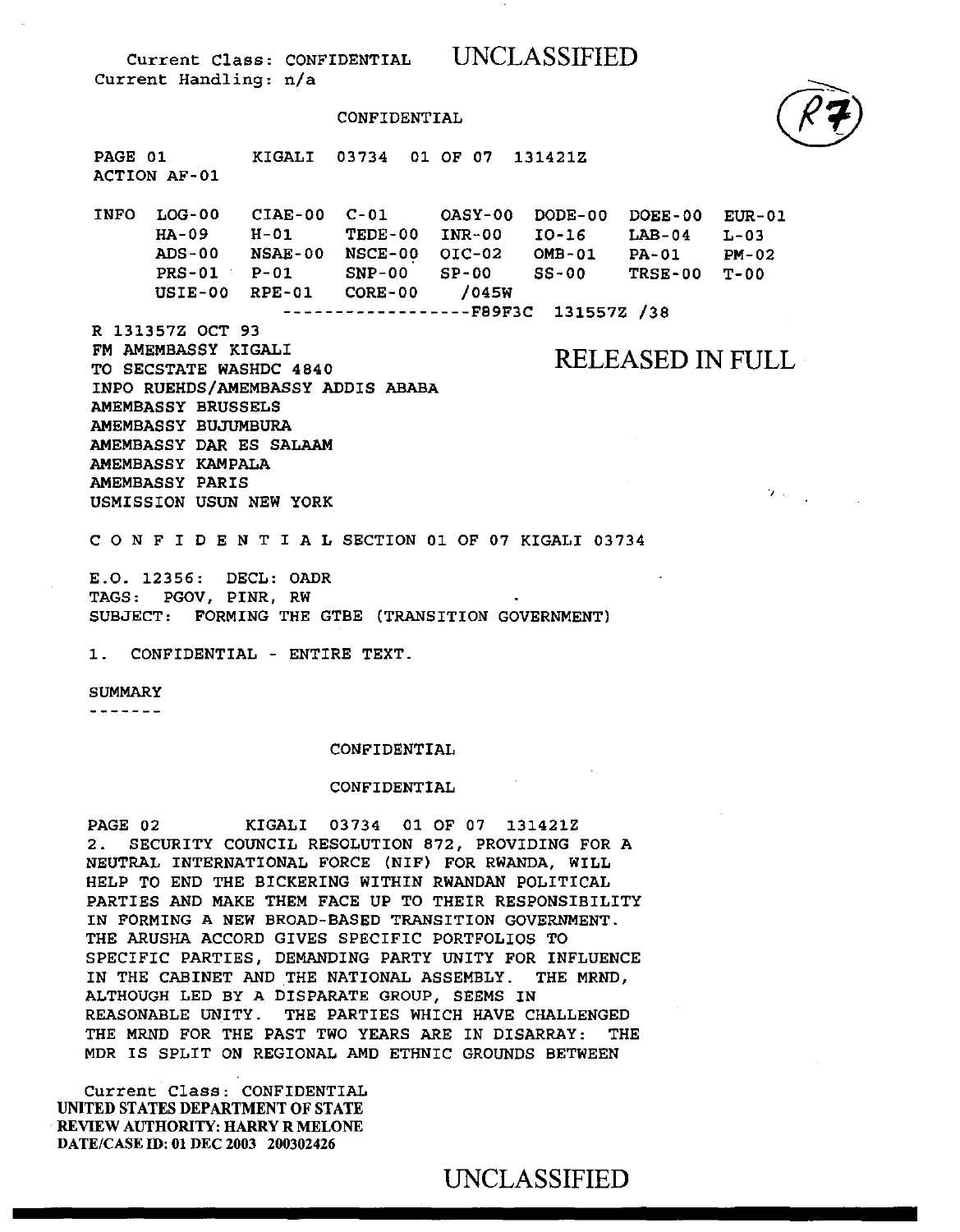FORMER PRIME MINISTER NSENGIYAREMYE AND PRIME· MINISTER-DESIGNATE TWAGIRAMUNGU. THE PL IS COMING APART, WITH PRESIDENT MUGENZI CHALLENGED BY THE STRIDENT TUTSI MAJORITY IN HIS PARTY. THE PSD HAS EJECTED ITS DISSIDENTS AND SEEMS IN GOOD SHAPE FOR THE MOMENT. THE RPF WOULD LIKE TO BE A DEMOCRATIC PARTY NATIONWIDE, BUT WILL BE SEEN BY MOST AS PREDOMINATELY A TUTSI PARTY GROPING FOR REGIONAL STRONGHOLDS.

3. THE MDR, PL, PSD COALITION, WHICH BROUGHT MULTIPARTYISM TO RWANDA, IS THREATENED BY THE INTERNAL SQUABBLES OF THE PARTIES. WE BELIEVE THAT THE MDR WILL PAPER OVER ITS BASIC DIFFERENCES IN TIME TO FORM THE NEW GOVERNMENT. BUT THE LIBERAL PARTY'S DIVISIONS, ALTHOUGH THEY WILL NOT PREVENT THE FORMING OF THE GOVERNMENT, MAY INTENSIFY WITH THE INTRODUCTION OF THE RPF AS A POLITICAL PARTY IN RWANDA. END SUMMARY.

CONFIDENTIAL

#### CONFIDENTIAL

## PAGE 03 KIGALI 03734 01 OF 07 131421Z

4. NOW THAT THE UNITED NATIONS SECURITY COUNCIL HAS ESTABLISHED A NIF FOR RWANDA, RWANDAN POLITICIANS ARE STRUGGLING FOR AGREEMENT ON THE COMPOSITION OF THE NEW GOVERNMENT, THE GTBE (GOUVERNEMENT DE TRANSITION A BASE ELARGI) . THE ARUSHA ACCORD PROVIDES FOR FIVE PORTFOLIOS EACH FOR THE MRND AND THE RPF, FOUR FOR THE MDR, THREE EACH FOR THE PL AND PSD AND ONE FOR THE PDC. THIS SIMPLE FORMULA IS COMPLICATED BY INTERNAL DIVISIONS WITHIN THE MDR.AND PL, UNCERTAINTY ABOUT MRND CANDIDATES, AMD THE ACCEPTABILITY OF THE PARTY CANDIDATES TO THE PRIME MINISTER-DESIGNATE. THIS MESSAGE SUMMARIZES THE POSITIONS OF THE KEY PARTIES AND THEIR INTERNAL PROBLEMS WHICH ARE COMPLICATING THE FORMATION OF THE GTBE.

### THE ROLE OF THE PARTIES -----------------------

5. THE ARUSHA ACCORD MAKES POLITICAL PARTIES THE BASIS FOR PARTICIPATION IN THE GTBE. IT GIVES NOT ONLY THE NUMBER OF PARTY PORTFOLIOS BUT ALSO SPECIFIC PORTFOLIO ASSIGNMENTS TO EACH PARTY. IN ADDITION, THE ACCORD PROVIDES FOR THE PARTIES TO APPOINT MEMBERS OF THE NATIONAL ASSEMBLY. THE MAJOR PARTIES EACH HAVE ELEVEN SEATS IN THE ASSEMBLY, THAT IS, ONE

Current Class: CONFIDENTIAL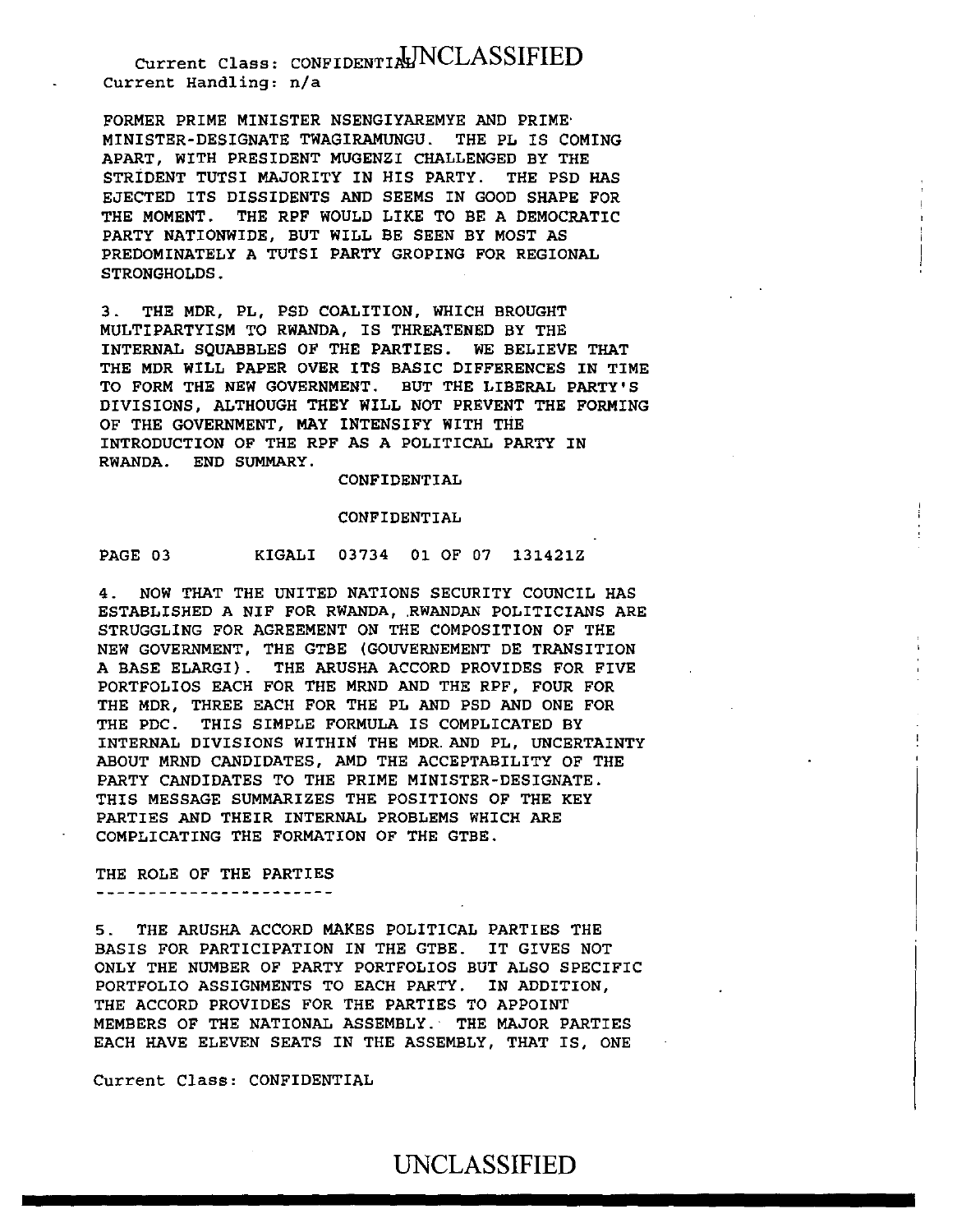SEAT FOR EACH PREFECTURE. MOST PARTIES HAVE HELD PREFECTURAL CONFERENCES TO SELECT THEIR CANDIDATES FOR THE NATIONAL ASSEMBLY. THE MRND HAS DONE REASONABLY WELL; THE MDR HAS SPLIT IN SEVERAL PREFECTURES, HOLDING TWO CONFERENCES IN A COUPLE OF CONFIDENTIAL

### CONFIDENTIAL

PAGE 04 KIGALI 03734 01 OF 07 131421Z PREFECTURES, EACH REPRESENTING DIFFERENT FACTIONS IN THE PARTY. THE PL HAS SELECTED NINE TUTSIS AND HOLDS THE OTHER TWO SEATS TO BE IN OUESTION.

6. ALL PARTIES SEEM TO BELIEVE THAT THE APPOINTMENT OF MINISTERS IS UP TO A CENTRAL POLITICAL BUREAU. THE MRND HAS MADE A PRELIMINARY SELECTION, BUT HAS DECLINED TO PUBLICIZE IT, EXPLAINING THAT ITS ONLY FIRM DECISION IS THAT ITS MINISTERS WILL COME ONE

#### CONFIDENTIAL

NNNN

PAGE 01

#### CONFIDENTIAL

 $K T G N T T$  03734 02.07.07.131433Z

| PAGE UI DIRE<br>ACTION AF-01                                                                                                                                                                                  | <b>KIGHTT</b> | US/34 UZUPU/ L314Z3Z                                                                                                                                                                                                                                                     |  |        |
|---------------------------------------------------------------------------------------------------------------------------------------------------------------------------------------------------------------|---------------|--------------------------------------------------------------------------------------------------------------------------------------------------------------------------------------------------------------------------------------------------------------------------|--|--------|
|                                                                                                                                                                                                               |               | INFO LOG-00 CIAE-00 C-01 OASY-00 DODE-00 DOEE-00 EUR-01<br>HA-09 H-01 TEDE-00 INR-00 IO-16 LAB-04 L-03<br>ADS-00 NSAE-00 NSCE-00 OIC-02 OMB-01 PA-01 PM-02<br>PRS-01 P-01 SNP-00 SP-00 SS-00 TRSE-00<br>USIE-00 RPE-01 CORE-00 /045W<br>$------------F89F75 131602Z /38$ |  | $T-00$ |
| R 131357Z OCT 93<br>FM AMEMBASSY KIGALI<br>TO SECSTATE WASHDC 4841<br>AMEMBASSY BRUSSELS<br>AMEMBASSY BUJUMBURA<br>AMEMBASSY DAR ES SALAAM<br>AMEMBASSY KAMPALA<br>AMEMBASSY PARIS<br>USMISSION USUN NEW YORK |               | INPO RUEHDS/AMEMBASSY ADDIS ABABA<br>CONFIDENTIAL SECTION 02 OF 07 KIGALI 03734                                                                                                                                                                                          |  |        |
| E.O. 12356: DECL: OADR<br>TAGS: PGOV, PINR, RW                                                                                                                                                                |               |                                                                                                                                                                                                                                                                          |  |        |
| Current Class: CONFIDENTIAL                                                                                                                                                                                   |               |                                                                                                                                                                                                                                                                          |  |        |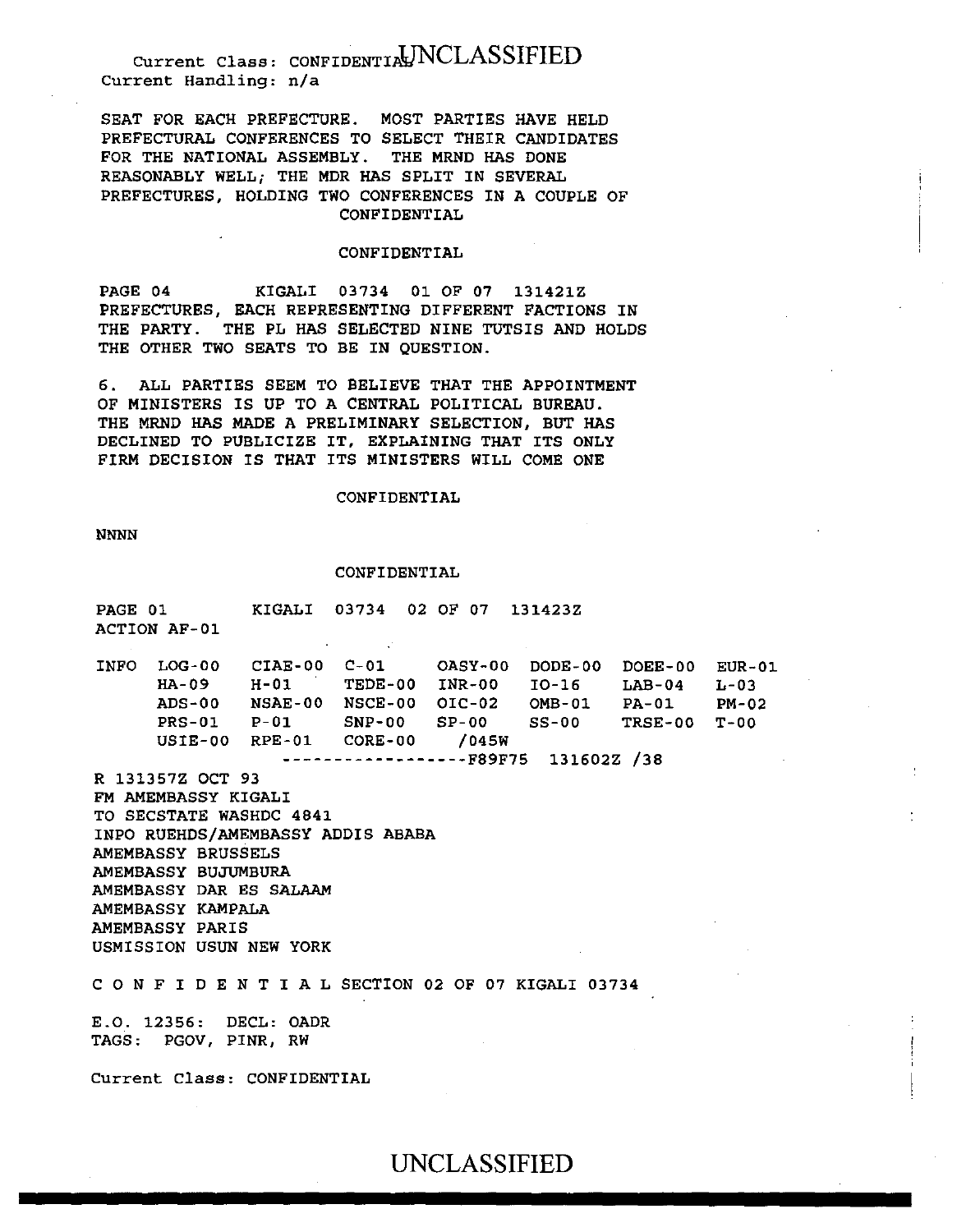SUBJECT: FORMING THE GTBE (TRANSITION GOVERNMENT)

EACH FROM RUHENGERI, BYUMBA, KIBUNGO, BUTARE, AND CYAMGUGU. FOR THE MDR THE QUESTION IS FAR MORE DIFFICULT. THE PL AND THE PSD HAVE SELECTED MOST OF THEIR MINISTERS, AND THE ONE FROM THE PDC HAS BEEN ANNOUNCED.

### CONFIDENTIAL

#### CONFIDENTIAL

PAGE 02 KIGALI 03734 02 OF 07 131423Z

7. WHAT IS CLEAR IS THAT THE ARUSHA ACCORD IS FIRMLY BASED ON THE PARTIES THAT EXIST TODAY. THIS RELIANCE ON THE EXISTING POLITICAL PARTIES PUTS TREMENDOUS PRESSURE ON THE FACTIONS WITHIN THOSE PARTIES TO RESOLVE THEIR DIFFERENCES BEFORE THE GTBE COMES INTO BEING.

8. RWANDAN PARTIES DO NOT SPLIT NEATLY INTO LEFT OR RIGHT ON THE BASIS OF IDEOLOGY OR ECONOMIC PRINCIPLES. EACH HAS FACTIONS WHICH ARE MORE COMPATIBLE IDEOLOGICALLY WITH FACTIONS OF OTHER PARTIES THAN THEY ARE WITH OTHER MEMBERS OF THEIR OWN PARTY. IN THIS ANALYSIS OF IMPORTANT PARTIES, WE WILL LOOK AT THEIR POSITIONS AND THE POSITIONS OF THE VARIOUS FACTIONS ON: (1) ETHNICITY, (2) REGIONALISM, (3) IDEOLOGY, AND (4) PERSONALITIES.

MRND

 $\frac{1}{2}$ 

9. THE FORMER SINGLE PARTY CREATED BY PRESIDENT HABYARIMANA AFTER HIS COUP IN 1973 PROBABLY REMAINS THE LARGEST SINGLE PARTY IN THE COUNTRY. THE PARTY LOMG SUPPORTED ETHNIC QUOTAS, AND MANY OF ITS MEMBERS STILL BELIEVE IN THEM. FOR A TIME IN EARLY 1993, THE PARTY THREATENED TO COME APART OVER THE ALLIANCE WHICH THE PRESIDENT AND HIS ENTOURAGE HAD MADE WITH THE RACIST CDR PARTY. IN THE END, THE CDR PULLED OUT OF THE ALLIANCE AFTER BEING TREATED SHABBILY BY THE MAINSTREAM OF THE MRND. THE MRND MAINSTREAM NOW IS CONFIDENTIAL

## CONFIDENTIAL

PAGE 03 KIGALI 03734 02 OF 07 131423Z COMMITTED TO RECONCILIATION WITH TUTSI MINORITY, BUT THERE IS STILL A RACIST FACTION IN THE PARTY.

Current Class: CONFIDENTIAL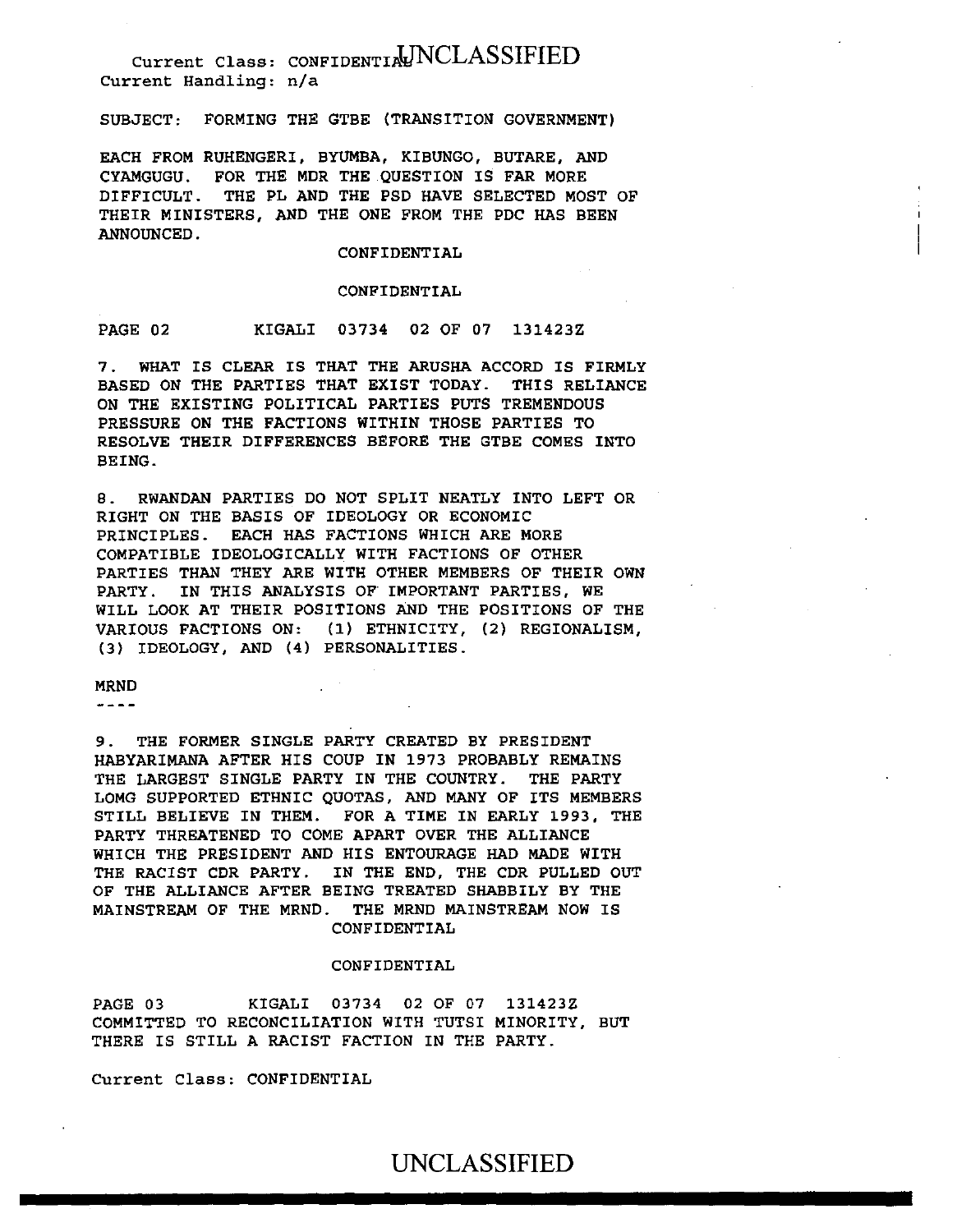SENSING THIS, MOST OF THE TUTSIS WHO USED TO BELONG TO THE MRND HAVE BY NOW LEFT TO JOIN OTHER PARTIES, OR AWAIT THE ARRIVAL OF THE RPF, ACCORDING TO MRND PRESIDENT NGIRUMPATSE.

10. THE MRND IS A NATIONAL PARTY, ALTHOUGH ITS MAIN STRENGTH IS IN THE NORTHERN PREFECTURES OF GISENYI AND RUHENGERI. IT HAS VERY LITTLE STRENGTH IN EITHER GITARAMA OR BUTARE. NORTHERNERS CARRY WITH THEM A SENSE OF SUPERIORITY, BEING THE HUTUS OF THE COUNTRY WHO WERE LEAST DOMINATED BY THE TUTSIS THROUGHOUT THE PAST CENTURIES. MANY OTHER RWANDANS FIND THEM AGGRESSIVE AND ARROGANT. THE PRESIDENT, HIS ENTOURAGE, AND MUCH OF THE LEADERSHIP OF THE PARTY ARR NORTHERNERS, LEAVING THE PARTY WITH AN UNMISTAKABLE REGIONAL CHARACTER.

11. IDEOLOGICALLY, THE MRND HAS NO STRONG BASE, IT HAS SHIFTED FROM THE FASHIONABLE SOCIALISM OF THE 70'S AND 80'S INTO A PRIVATIZATION PROGRAM WITH THE WORLD BANK WITH VIRTUALLY NO STRESS.

12. THE PARTY, LONG DOMINATED BY HABYARIMANA AND HIS FAMILY, BROKE FREE AND ASKED THE PRESIDENT TO RESIGN AS PRESIDENT OF THE PARTY IN THE SPRING OF 1993. THE NEW PARTY PRESIDENT, MATHIEU NGIRUMPATSE, IS A FORMER MINISTER AND LONG-TIME RWANDAN DIPLOMAT, LOYAL TO HABYARIMANA, BUT A MODERATE IN ETHNIC AMD REGIONAL TERMS. NGIRUMPATSE COMES ·FROM KIGALI. THE FIRST CONFIDENTIAL

### CONFIDENTIAL

PAGE 04 KIGALI 03734 02 OF 07 131423Z VICE PRESIDENT, EDOUARD KARAMERA, IS FROM KIBUYE, AN EMOTIONAL PARTY LOYALIST WHO HAS WORKED TO CREATE MULTIPARTISM, BUT HAS SHOWN LITTLE CAPACITY FOR POLITICAL COMPROMISE. THE NATIONAL SECRETARY IS JOSEPH NZIRORERA, A HARDLINER FROM RUHENGERI WHO RETAINS CLOSE TIES WITH THE PRESIDENT'S FAMILY AND IS SEEN AS THEIR MAN IN THE PARTY. THIS STRANGE LEADERSHIP COALITION IS WORKING VERY WELL AT THE MOMENT WHILE THE OTHER PARTIES ARE HAVING INTERNAL DIFFICULTIES. NGIRUMPATSE WILL BE ABLE TO WORK WITH THE RPF LEADERS WHEN THEY ARRIVE. THE OTHER TWO WILL HAVE DIFFICULTY.

#### CONFIDENTIAL

NNNN

Current Class: CONFIDENTIAL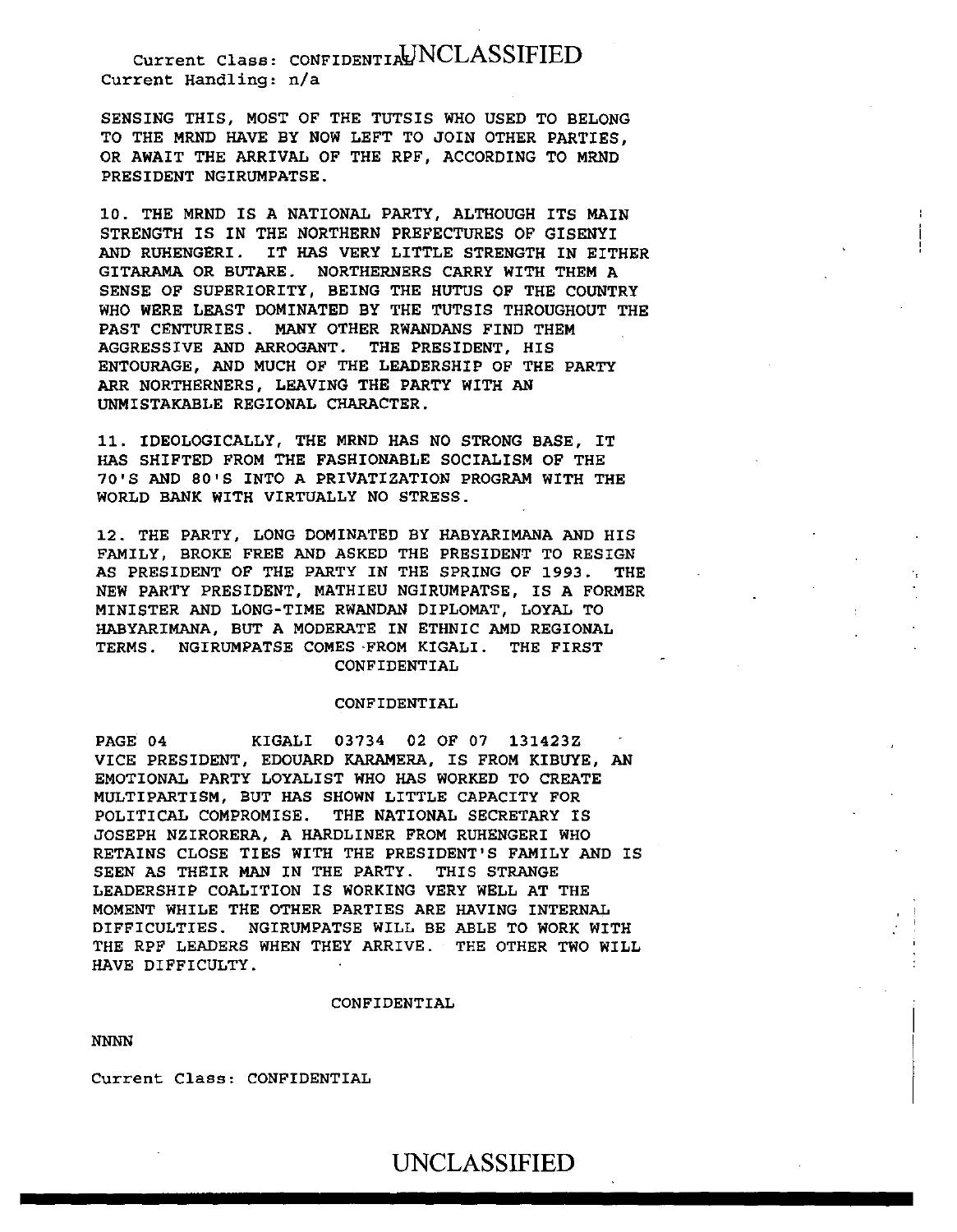CONFIDENTIAL

PAGE 01 ACTION AF-01 KIGALI 03734 03 OF 07 13142SZ INFO LOG-00 HA-09 ADS-00 NSAE-00 NSCE-00 OIC-02 OMB-01 PA-01 PM-02 PRS-01 USIE-00 RPE-01 CORE-DO /045W CIAE-00 C-01 OASY-00 DODE-00 DOEE-00 EUR-01 H-01 TEDE-00 INR-00 IO-16 P-01 SNP-00 SP-00 SS-00 TRSE-00 T-OO ------------------FB9FAB 131606Z /38 R 131357Z OCT 93 FM AMEMBASSY KIGALI  $LAB-04$   $L-03$ 

TO SECSTATE WASHDC 4842 INPO RUEHDS/AMEMBASSY ADDIS ABABA AMEMBASSY BRUSSELS AMEMBASSY BUJUMBURA AMEMBASSY DAR ES SALAAM AMEMBASSY KAMPALA AMEMBASSY PARIS USMISSION USUN NEW YORK

C 0 N F I D E N T I A L SECTION 03 OF 07 KIGALI 03734

E.O. 12356: DECL: OADR TAGS: PGOV, PINR, RW SUBJECT: FORMING THE GTBE (TRANSITION GOVERNMENT)

MDR

 $- - -$ 

13. THE MDR IS THE LINEAL DESCENDANT OF THE MDR CONFIDENTIAL

### CONFIDENTIAL

PAGE 02 KIGALI 03734 03 OF 07 l3l425Z PARMEHUTU PARTY WHICH WRESTED POWER FROM THE TUTSI MONARCHY AT THE TIME-OF INDEPENDENCE. IT MAY, IN FACT, BE LARGER THAN THE MRND, IF IT CAN RESOLVE ITS INTERNAL PROBLEMS. THESE PROBLEMS PIT PARTY PRESIDENT AMD PRIME MINISTER-DESIGNATE TWAGIRAMUNGU AGAINST PARTY VICE PRESIDENT AND FORMER PRIME MINISTER NSENGIYAREMYE. THE LATTER LEFT THE COUNTRY AFTER BEING OUT MANEUVERED BY THE FORMER IN JULY.

14. ON THE ETHNIC QUESTION, GENERAL SECRETARY DONAT "MUREGO AMD SECOND VICE PRESIDENT EDOUARD KARAMIRA SEEM DEEPLY COMMITTED TO THE HUTU SUPREMACY PLATFORM OF THE OLD PARMEHUTU PARTY. PARTY PRESIDENT

Current Class: CONFIDENTIAL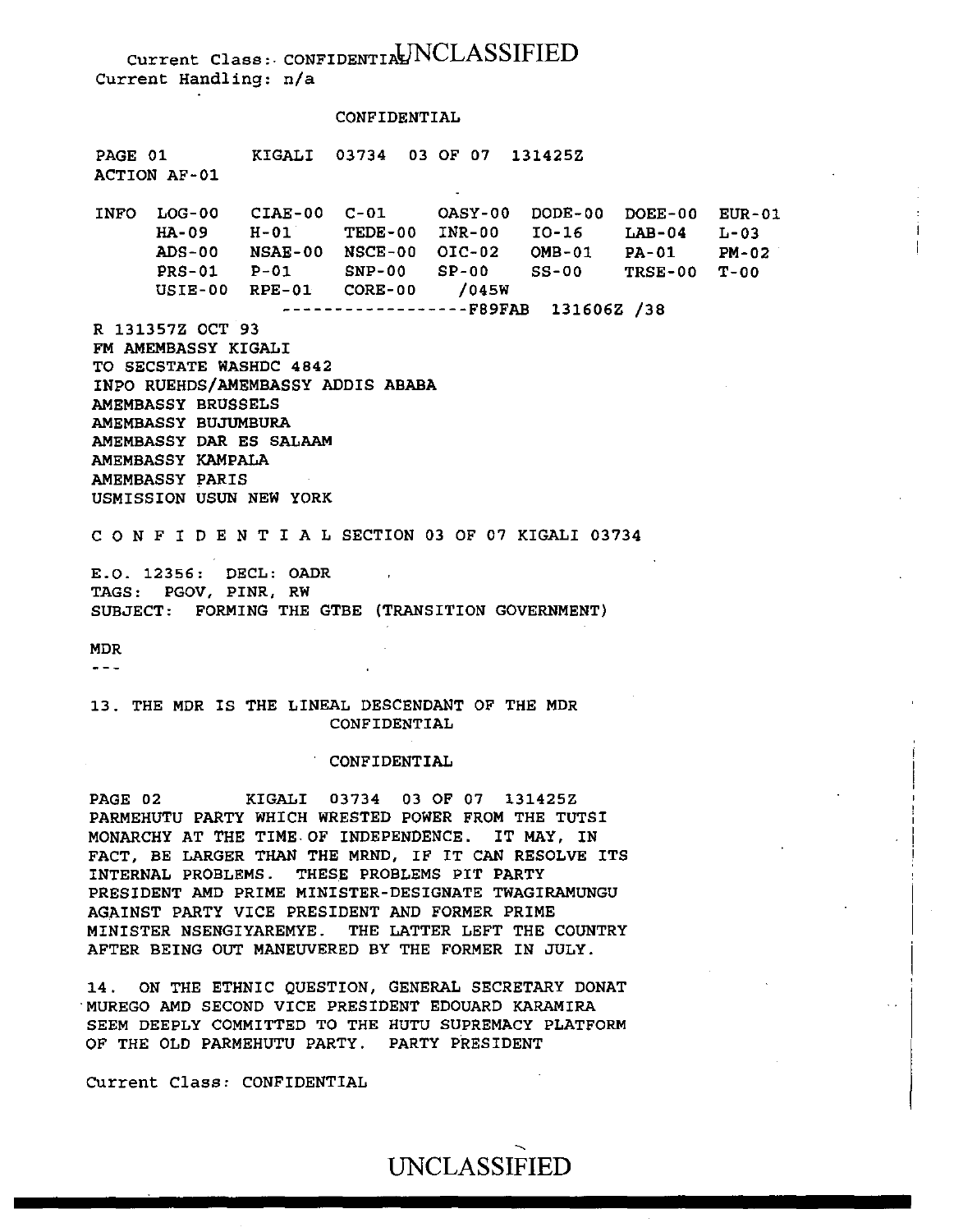TWAGIRAMUNGU, AND CURRENT PRIME MINISTER AGATHE UWILINGIYIMAMA ARE COMMITTED TO OPENING THE PARTY TO RECONCILIATION WITH TUTSIS AND RETURNING REFUGEES. IT IS NOT CLEAR WHERE FORMER PRIME MINISTER NSENGIYAREMYE WILL FINALLY COME DOWN ON THE ETHNIC ISSUE. HE HAS ALLIED HIMSELF WITH MUREGO AMD KARAMIRA, BUT WE THINK HE IS MORE COMFORTABLE INTELLECTUALLY WITH THE MODERATES. DISMAS HAS BEEN ON A TWO AND ONE-HALF MONTH "VACATION" IN BELGIUM, AND IT IS NOT KNOWN WHEN OR IF HE WILL RETURN.

15. THE MDR HAS ITS GREATEST STRENGTH IN THE PREFECTURE OF GITARAMA. BUT IT IS ALSO A NATIONAL PARTY, WITH SIGNIFICANT FOLLOWING IN BUTARE, CYANGUGU AND KIGALI.

16. IDEOLOGICALLY, THERE IS LITTLE DIFFERENCE BETWEEN THE MDR AND THE MRND ON ECONOMIC ISSUES. THE CONFIDENTIAL

### CONFIDENTIAL

PAGE 03 KIGALI 03734 03 OF 07 13142SZ CLEAVAGE WITHIN THE PARTY SEEMS TO HAVE TAKEN PLACE OVER THEIR WILLINGNESS OR LACK THEREOF TO REACH AN ACCOMMODATION WITH PRESIDENT HABYARIMANA. THE PARMEHUTU LEADERS, MUREGO AND KARAMIRA, SEEM TO BE REVOLUTIONARY IN MENTALITY, REFUSING TO CONSIDER ACCOMMODATION WITH THE PRESIDENT EVEN FOR PRACTICAL POLITICAL PURPOSES. (MUREGO WAS IMPRISONED BY HABYARIMANA FOR TEN YEARS, ALLEGEDLY FOR COUP PLOTTING, AND REMAINS ADAMAMTLY HOSTILE TO THE PRESIDENT.) NSENGIYAREMYE AS PRIME MINISTER BEHAVED AS THOUGH HE AGREED WITH THESE HARDLINERS. ON THE OTHER HAND, TWAGIRAMUNGU AND UWILINGIYIMANA ARE PERFECTLY CAPABLE OF MAKING A COMPROMISE AND MAKING IT WORK. THUS THE IDEOLOGICAL SPLIT WITHIN THE MDR SEEMS TO BE ONE OF EVOLUTION VERSUS REVOLUTION.

17. THERE IS ALSO A REGIONAL SPLIT BETWEEN THE LEADING PERSONALITIES IN THE MDR. THE MDR STRENGTH OF GITARAMA IS REPRESENTED BY NSENGIYAREMYE. AN ALLIANCE WITH RUHENGERI BRINGS HIM TOGETHER WITH MUREGO. TWAGIRAMUNGU IS FROM CYANGUGU, NEVER A STRONGHOLD OF THE MDR. AFTER THE SPLIT WITH NSENGIYAREMYE, TWAGIRAMUNGU SAID PUBLICLY THAT THE PARTY SHOULD NOT BE DOMINATED BY THE GITARAMA-RUHENGERI AXIS. THIS MAY HAVE BEEN AN APPROPRIATELY REASONABLE PROPOSITION, BUT IT SOUNDED LIKE A THREAT TO THE NORTH-CENTRAL FACTION.

Current Class: CONFIDENTIAL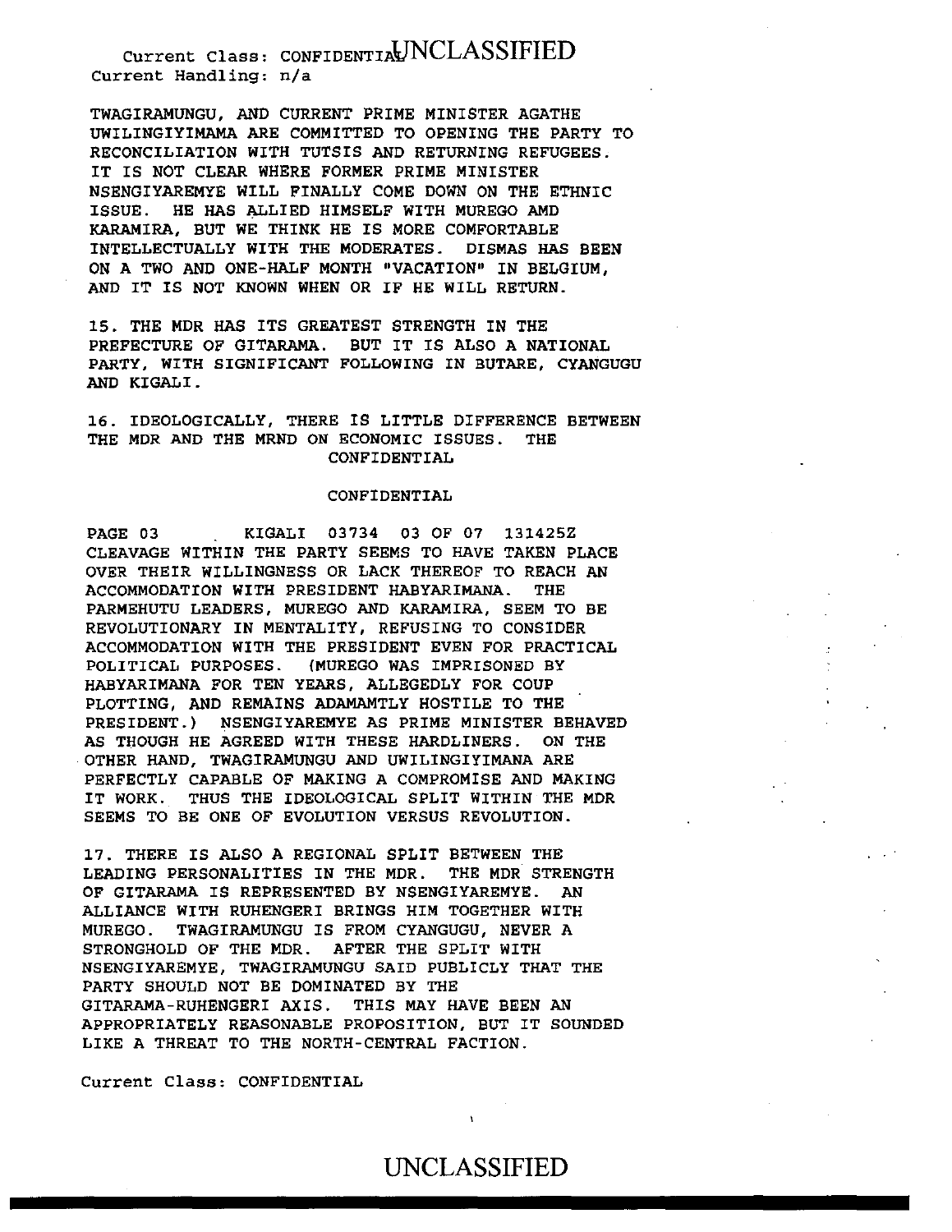18. THE MDR MAY BE ABLE TO PUT ITSELF BACK TOGETHER AGAIN IN A COMPROMISE BETWEEN TWAGIRAMUNGU AND NSENGIYAREMYE IN WHICH FORMER FOREIGN MINISTER CONFIDENTIAL

#### CONFIDENTIAL

PAGE 04 KIGALI 03734 03 OF 07 131425Z NGULINZIRA FROM RUHENGERI AND CURRENT PRIME MINISTER UWILINGIYIMAMA FROM BUTARE PARTICIPATE. IT SEEMS UNLIKELY THAT MUREGO OR KARAMIRA WILL BE RECONCILED TO TWAGIRAMUMGU. IN FACT, THEY INSIST THAT THEY REPRESENT THE PARTY AND HAVE EXPELLED TWAGIRAMUNGU AND HIS ALLIES FROM THE PARTY. MUTUAL CHALLENGES OVER CONTROL OF THE PARTY HAVE BEEN TAKEN TO COURT WHERE THE FIRST PROCEDURAL ROUND WAS WON BY THE MUREGO FACTION, BUT AN APPEAL NEED NOT BE HEARD UNTIL THE END OF DECEMBER. THUS THE DISPUTE WILL PROPERLY HAVE TO BE RESOLVED· BY POLITICAL, NOT JUDICIAL, MEANS.

#### CONFIDENTIAL

NNNN

#### CONFIDENTIAL

PAGE 01 ACTION AF-01 KIGALI 03734 04 OF 07 131427Z

INFO LOG-00 CIAE-00 C-Ol OASY-00 DODE-00 DOEE-00 EUR-01 HA-09 H-01 TEDE-00 INR-00 I0-16 LAB-04 L-03 ADS-00 NSAE-00 NSCE-00 OIC-02 PRS-01 P-Ol SNP-00 SP-00 USIE-00 RPE-01 CORE-00 /045W OMB-01 SS-00 PA-01 TRSE-00 T-00 PM-02

------------------F89FF7 131611Z /38

R 131357Z OCT 93

FM AMEMBASSY KIGALI TO SECSTATE WASHDC 4843 INPO RUEHDS/AMEMBASSY ADDIS ABABA AMEMBASSY BRUSSELS AMEMBASSY BUJUMBURA AMEMBASSY DAR ES SALAAM AMEMBASSY KAMPALA AMEMBASSY PARIS USMISSION USUN NEW YORK

*C* 0 N F I D E N T I A L SECTION 04 OF 07 KIGALI 03734

E.O. 12356: DECL: OADR TAGS: PGOV, PINR, RW

Current Class: CONFIDENTIAL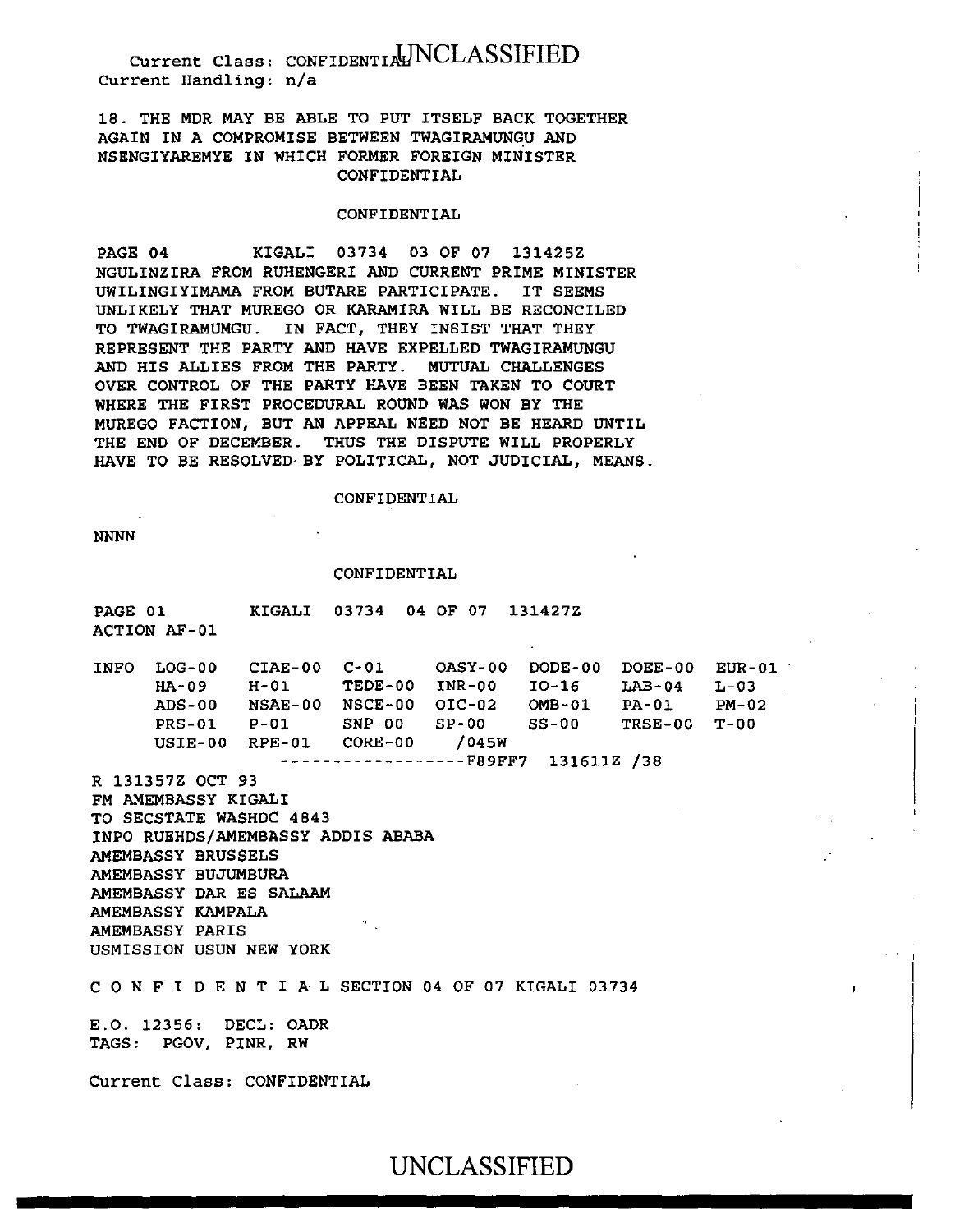SUBJECT: FORMING THE GTBE (TRANSITION GOVERNMENT)

LIBERAL PARTY

-------------

19. THE LIBERAL PARTY WAS CREATED WITH AN IDEOLOGY TO CONFIDENTIAL

### CONFIDENTIAL

PAGE 02 KIGALI 03734 04 OF 07 131427Z BE OPEN TO MEMBERSHIP BY ALL, AND SUPPORTIVE OF LIBERAL ECONOMIC POLICIES. IT QUICKLY ATTRACTED BUSINESS PEOPLE, SOME OF WHOM JOINED WITH PARTY PRESIDENT JUSTIN MUGENZI WHEN HE LEFT THE CHAIRMANSHIP OF THE RWANDAN INDUSTRIALIST ASSOCIATION TO START THE LIBERAL PARTY.

20. BECAUSE OF THEIR BUSINESS CONNECTIONS, THE PL QUICKLY BECAME THE HAVEN FOR RWANDA'S TUTSIS. IT IS NOW BELIEVED THAT BETWEEN TWO-THIRDS AND NINETY-FIVE PERCENT OF THE PARTY MEMBERSHIP IS TUTSI. THE PARTY WAS ACCUSED THROUGHOUT THE PERIOD OF THE WAR OF BEING A STOOGE FOR THE RPF, OF BEING A FIFTH COLUMN, OF BEING AGENTS FOR THE TUTSI MONARCHY, AND, OF COURSE, BECAME INCREASINGLY TUTSI IN MEMBERSHIP AS IT STOOD UP AMD ACCEPTED. THE ACCUSATIONS FROM THE HARDLINERS IN THE HUTU MAJORITY.

21. IN REGIONAL TERMS, THE LIBERAL PARTY HAS ITS MAIN STRENGTH IN THE BUTARE REGION WHICH HAS LONG BEEN THE TUTSI POPULATION STRONGHOLD. BUT IT ALSO HAS STRENGTH IN KIGALI AND IN KIBUNGO WHERE MUGENZI COMES FROM AND KIBUYE.

22. IDEOLOGICALLY, IT WILL BE THE BUSINESS PARTY, IF IT CAN SHAKE THE ETHNIC PROBLEMS WHICH IT IS UNDERGOING AT THE PRESENT TIME.

23. JUSTIN MUGENZI FORMED THE PARTY AT A TIME WHEN HIS TUTSI BROTHER-IN-LAW HAD BEEN BADLY BEATEN BY THE ARMED FORCES. HE-WELCOMED TUTSIS INTO THE PARTY, CONFIDENTIAL

### CONFIDENTIAL

PAGE 03 KIGALI 03734 04 OF 07 131427Z FORGED A RELATIONSHIP WITH THE RPF THROUGH PHONE AND FAX, AND CHALLENGED PRESIDENT HABYARIMANA IN THE MOST STRIDENT TONES. HIS PARTY LEADERSHIP WAS

Current Class: CONFIDENTIAL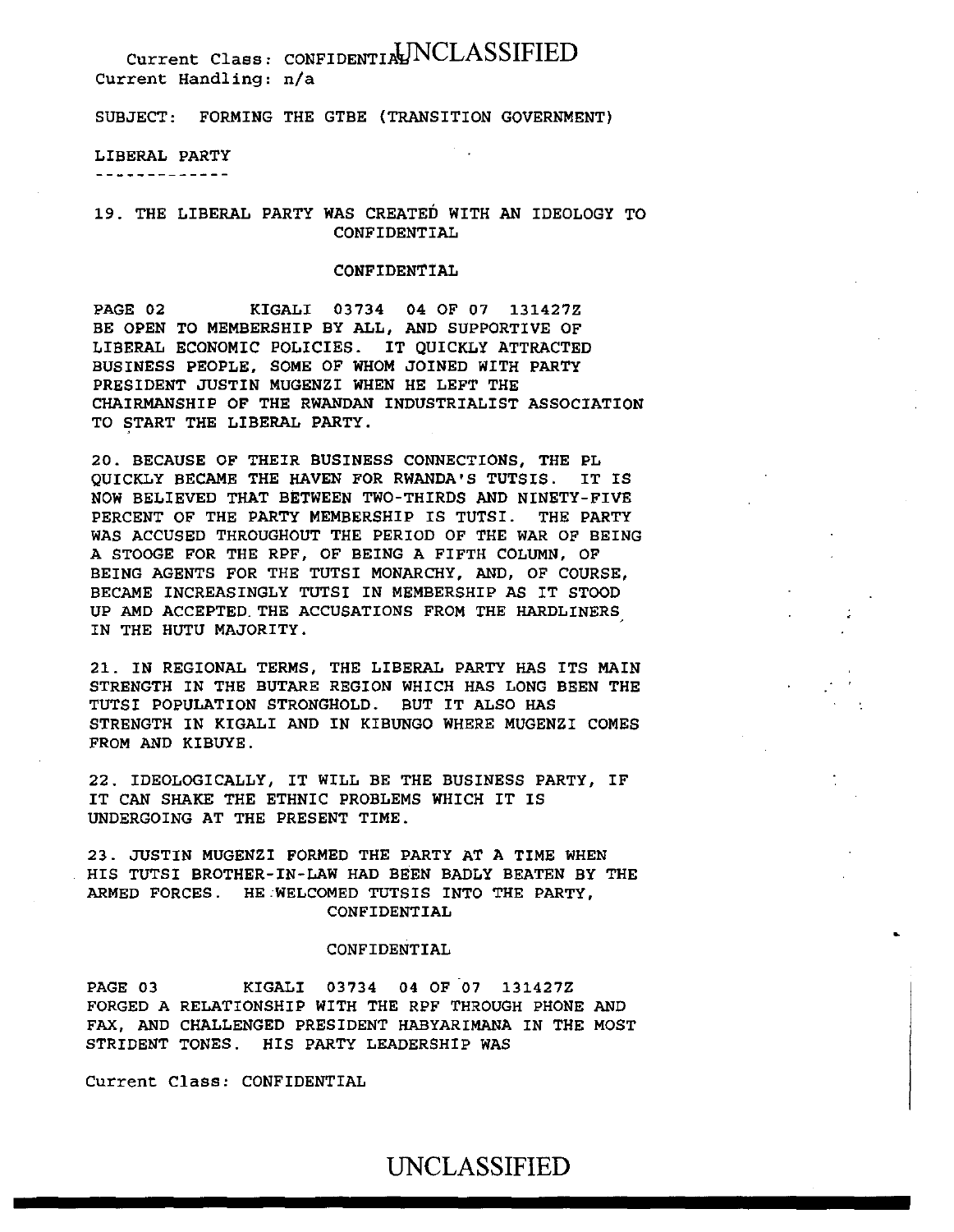THREE-FOURTHS HUTU; ONLY SECOND VICE PRESIDENT LANDOALD NDASINGWA IS A TUTSI. BUT IN THE LATEST PREFECTORIAL CONGRESSES FOR THE NATIONAL ASSEMBLY, NINE PREFECTURES RETURNED TUTSI DEPUTIES. THERE ARE DISPUTES OVER THE OTHER TWO. MUGENZI ACCUSES LAMDO OF FORMING A TUTSI CABAL AGAINST HIM. LANDO ACCUSES MUGENZI OF TRYING TO MAINTAIN HUTU SUPREMACY IN THE PARTY, AND ACCUSES GENERAL SECRETARY AGNES NTAMABYARIRO OF BEING A THOROUGH RACIST. LANDO APPARENTLY CONTROLS THE NINE PL DEPUTIES, AND IS WELL PLACED TO BECOME EITHER PRESIDENT OR VICE PRESIDENT OF THE NATIONAL ASSEMBLY, POSTS WHICH.HE CLAIMS MUGENZI PROMISED HIM, THEN RENEGED AND SUPPORTED ANOTHER (HUTU) CANDIDATE.

24. THIS IS THE MOST UNFORTUNATE PARTY BATTLE CURRENTLY UNDERWAY IN KIGALI. THE PARTY THAT WAS FORMED TO BE THE PLACE WHERE TUTSIS COULD FEEL FREE TO PARTICIPATE, HAS NOW FALLEN VICTIM TO AN ETHNIC BATTLE UNEQUALED IN ANY OF THE OTHER PARTIES. LAMDO AND OTHERS INSIST THEY JUST WANT TO DEMOCRATIZE THE PARTY, ARE PREPARED TO LET MUGENZI CONTINUE AS PRESIDENT OF THE PARTY, BUT THAT AGNES MUST GIVE UP HER POSITION AS SECRETARY GENERAL OR GIVE UP BEING MINISTER OF JUSTICE, BUT SHE CAN'T REMAIN AS BOTH. NEITHER LANDO NOR MUGENZI ADMIT THAT THEY ARE IN A CLASSIC ETHNIC BATTLE. BUT LANDO INSISTS ON A NATIONAL PARTY CONGRESS WHERE THE MAJORITY WILL WIN, CONFIDENTIAL

### CONFIDENTIAL

PAGE 04 KIGALI 03734 04 OF 07 131427Z AND MUGENZI FEELS THAT HE HAS BEEN BETRAYED AND PLOTTED AGAINST. LANDO HAS TAKEN OVER FROM MUGENZI THE REGULAR CONTACT WITH THE RPF.

25. MOST OBSERVERS BELIEVE THAT RECONCILIATION WITHIN THE LIBERAL PARTY WILL BE MORE DIFFICULT EVEN THAN IN THE MDR. SOME FEAR THAT THE TUTSI DOMINATION OF THE PL IN ACCOMMODATION WITH TUTSI DOMINATION OF THE RPF WOULD GIVE THESE TWO PARTIES MORE THAN A THIRD OF THE CABINET AND PRACTICALLY A THIRD OF THE NATIONAL ASSEMBLY, A DISPROPORTIONATE SHARE OF POLITICAL

### CONFIDENTIAL

NNNN

#### CONFIDENTIAL

Current Class: CONFIDENTIAL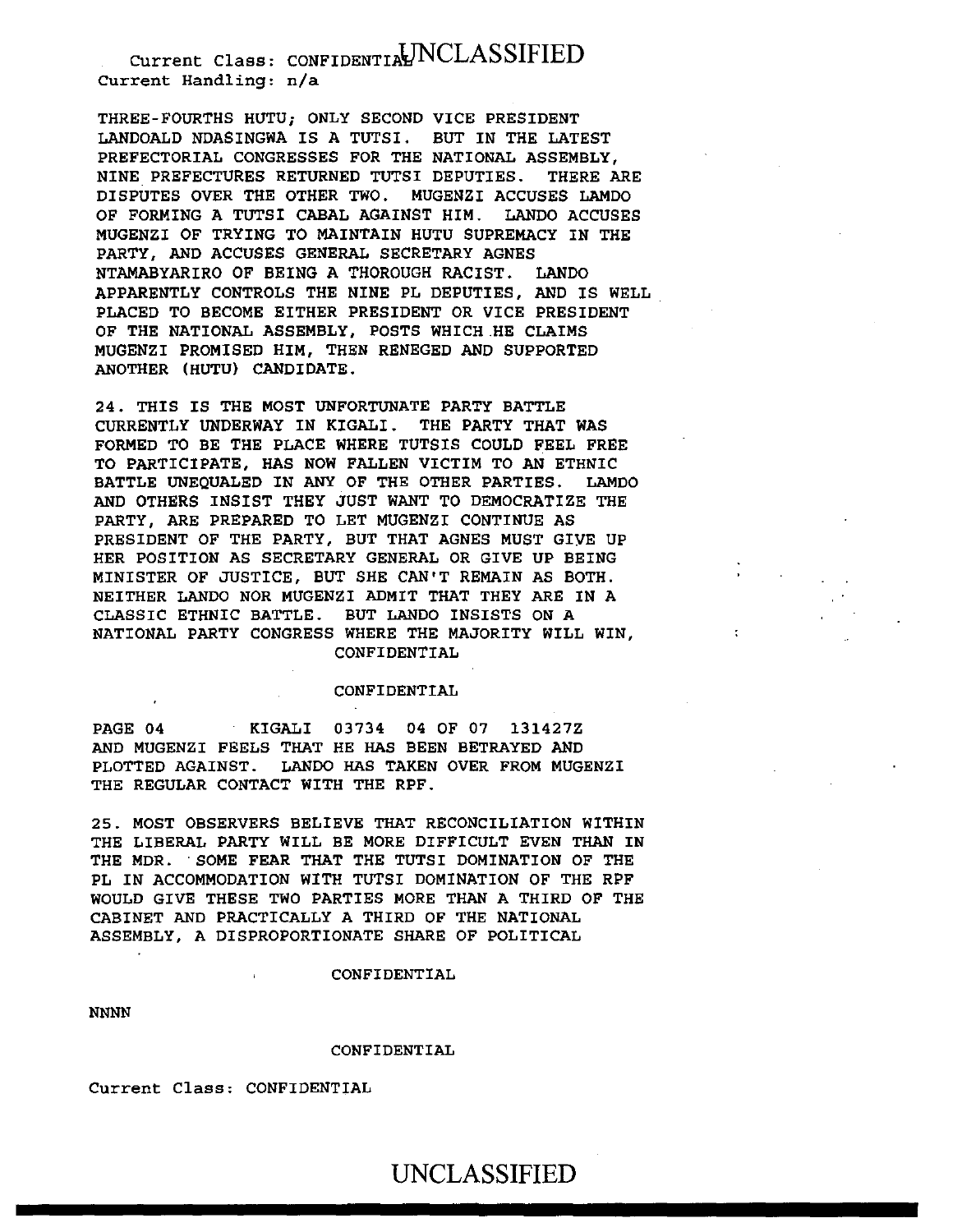Current Class: CONFIDENTIAUNCLASSIFIED ·current Handling: n/a PAGE 01 KIGALI 03734 05 OF 07 131429Z ACTION AF-01 INFO LOG-00 CIAE-00 C-Ol OASY-00 DODE-00 DOEE-00 EUR-01 HA-09 H-01 TEDE-00 INR-00 I0-16 LAB-04 L-03 ADS-00 NSAE-00 NSCE-00 OIC-02 OMB-01 PA-01 PM-02 PRS-01 P-Ol SNP-00 SP-00 SS-00 TRSE-00 T-00 USIE-00 RPE-01 . CORE-00 /045W ------------------FBA038 131617Z /38 R 131357Z OCT 93 FM AMEMBASSY KIGALI TO SECSTATE WASHDC 4844 INPO RUEHDS/AMEMBASSY ADDIS ABABA AMEMBASSY BRUSSELS AMEMBASSY BUJUMBURA AMEMBASSY DAR ES SALAAM AMEMBASSY KAMPALA AMEMBASSY PARIS USMISSION USUN NEW YORK C 0 N F I D E N T I A L SECTION 05 OF 07 KIGALI 03734 E.O. 12356: DECL: OADR TAGS: PGOV, PINR, RW SUBJECT: FORMING THE GTBE (TRANSITION GOVERNMENT) POWER. SOME RWANDANS ALLEGE THAT THE PARTY SPLIT WAS CREATED BY HABYARIMANA WHO AGREED TO GIVE MUGENZI HIS LONG COVETED MINISTRY (COMMERCE AND INDUSTRY) IN EXCHANGE FOR MUGENZI BRINGING HUTU MINISTERS INTO THE CABINET. CONFIDENTIAL CONFIDENTIAL PAGE 02 KIGALI 03734 05 OF 07 131429Z PSD  $- - -$ 26. IN ALLIANCE WITH THE MDR AND PL, THE PSD HAS BEEN A PART OF THE OPPOSITION COALITION FROM THE BEGINNING. IT WAVERED BRIEFLY IN EARLY 1992 IN A FURTIVE NEGOTIATION WITH THE MRND FOR INCLUSION IN A GOVERNMENT WITHOUT THE OTHER PARTIES, WAS EJECTED FROM THE "CONCERTATION", BUT RECEIVED BACK BY THE TIME OF THE FORMATION OF THE TRANSITION GOVERNMENT IN

27. THE PSD HAS BEEN CONSISTENTLY RECEPTIVE OF TUTSI

Current Class: CONFIDENTIAL

APRIL OF 1992.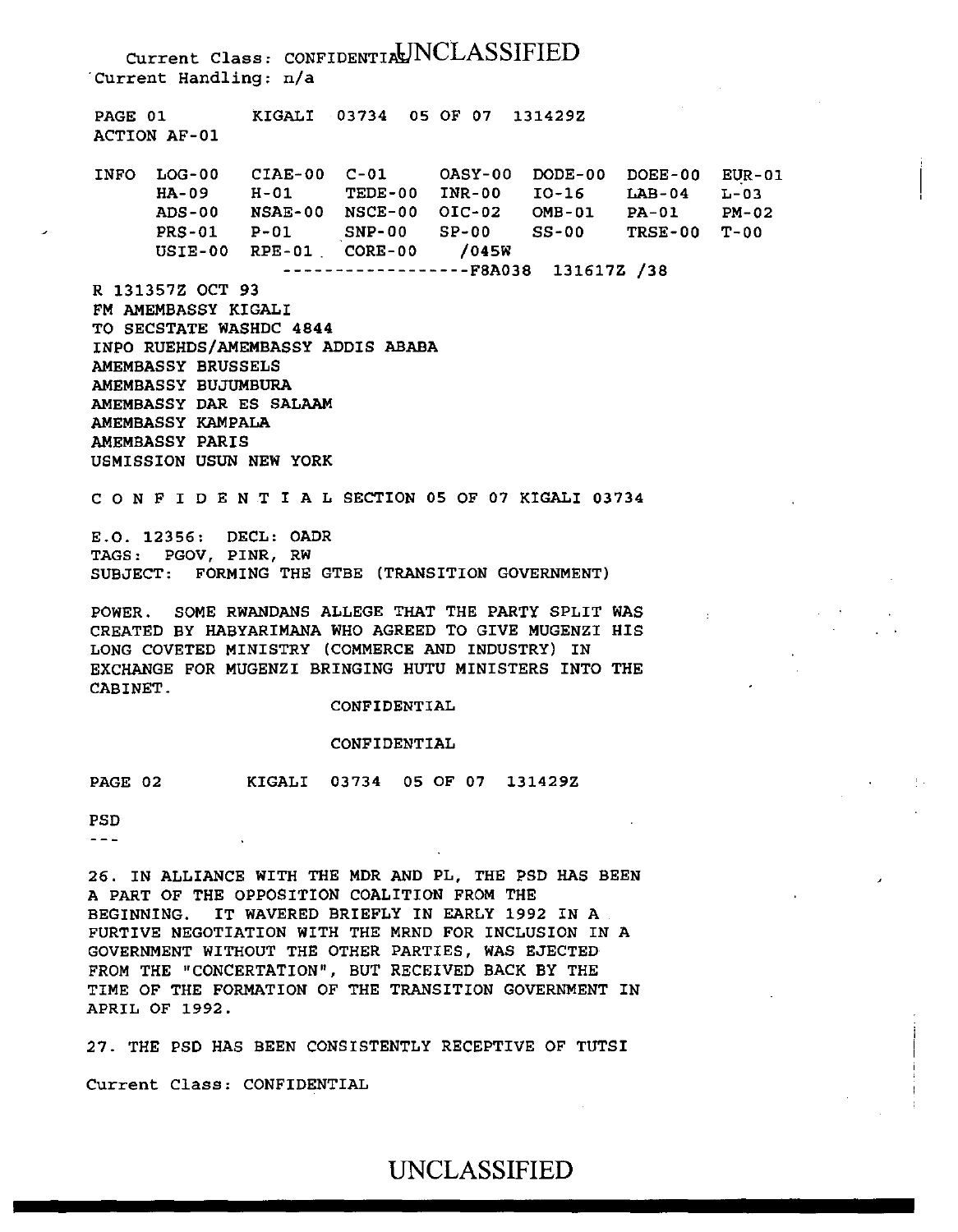MEMBERSHIP, BUT SO FAR AS WE ARE AWARE, HAS NO TUTSIS IN ITS LEADERSHIP RANKS.

28. THE PSD IS LARGELY A REGIONAL PARTY FROM THE BUTARE REGION IN THE SOUTH. IT HAS SOME STRENGTH IN KIGALI AND HAS MADE AN EFFORT TO CREATE OFFICES THROUGHOUT THE COUNTRY.

29. ALTHOUGH IT CALLS ITSELF THE SOCIAL DEMOCRATIC PARTY, THERE IS LITTLE EVIDENCE THAT THE SOCIAL DEMOCRATIC IDEOLOGY HAS PENETRATED. IN FACT, ITS LEADERS SEEM TO HAVE A FAIRLY STRONG RELATIONSHIP WITH LOCAL BUSINESS PEOPLE AND ARE MORE CONSISTENTLY ACCUSED OF PROFITEERING FROM THEIR CABINET POSITIONS THAN ANY OTHER GROUP OF LEADERS.

## 30. THE LEADER OF THE PARTY IS GENERAL SECRETARY CONFIDENTIAL

### CONFIDENTIAL

PAGE 03 KIGALI 03734 05 OF 07 131429Z FELICIEN.GATABAZI WHO HAS TAKEN FOR HIMSELF THE MINISTRY OF PUBLIC WORKS, A POSITION HE HELD PREVIOUSLY UNDER HABYARIMANA UNTIL HE WAS ACCUSED OF CORRUPTION AND DISMISSED. MANY BELIEVE HE HAS PICKED UP WHERE HE LEFT OFF. THE PRESIDENT OF THE PARTY IS FREDERIC NZAMURAMBAHO, CURRENT AND FORMER MINISTER OF AGRICULTURE. PSD MINISTER OF FINANCE MARC RUGENERA COMES FROM A BUSINESS BACKGROUND AND IS ALSO GENERALLY ACCUSED OF PROFITING FROM HIS FINANCE POSITION, ALTHOUGH IT IS DIFFICULT TO SEE HOW HE COULD GET MUCH OUT OF A BANKRUPT MINISTRY OF FINANCE. THE FIRST VICE PRESIDENT OF THE PSD, FELICIEN NGANGO, WILL BE THE PSD CANDIDATE FOR PRESIDENT OF THE NATIONAL ASSEMBLY. IF PL'S LANDO GETS THE PRESIDENCY, NGANGO WILL TAKE THE VICE PRESIDENCY AND VICE VERSA.

31. PARTY LEADERSHIP WAS CHALLENGED IN SEPTEMBER BY A DISSIDENT GROUP WHICH WENT SO FAR AS TO HIRE A LOCAL CHAPTER OF THE MRMD YOUTH TO BREAK UP A MEETING OF PSD COLLEAGUES. THEY LOST AND WERE DRUMMED OUT OF THE PARTY AS THE TOP LEADERSHIP HELD TOGETHER.

#### RPF

 $- - -$ 

32. OBVIOUSLY WE KNOW LESS ABOUT THE RPF THAN WE DO ABOUT THE OTHER PARTIES. ALTHOUGH CHAIRMAN KANYARENGWE IS HUTU AND THE CHIEF NEGOTIATOR IN

Current Class: CONFIDENTIAL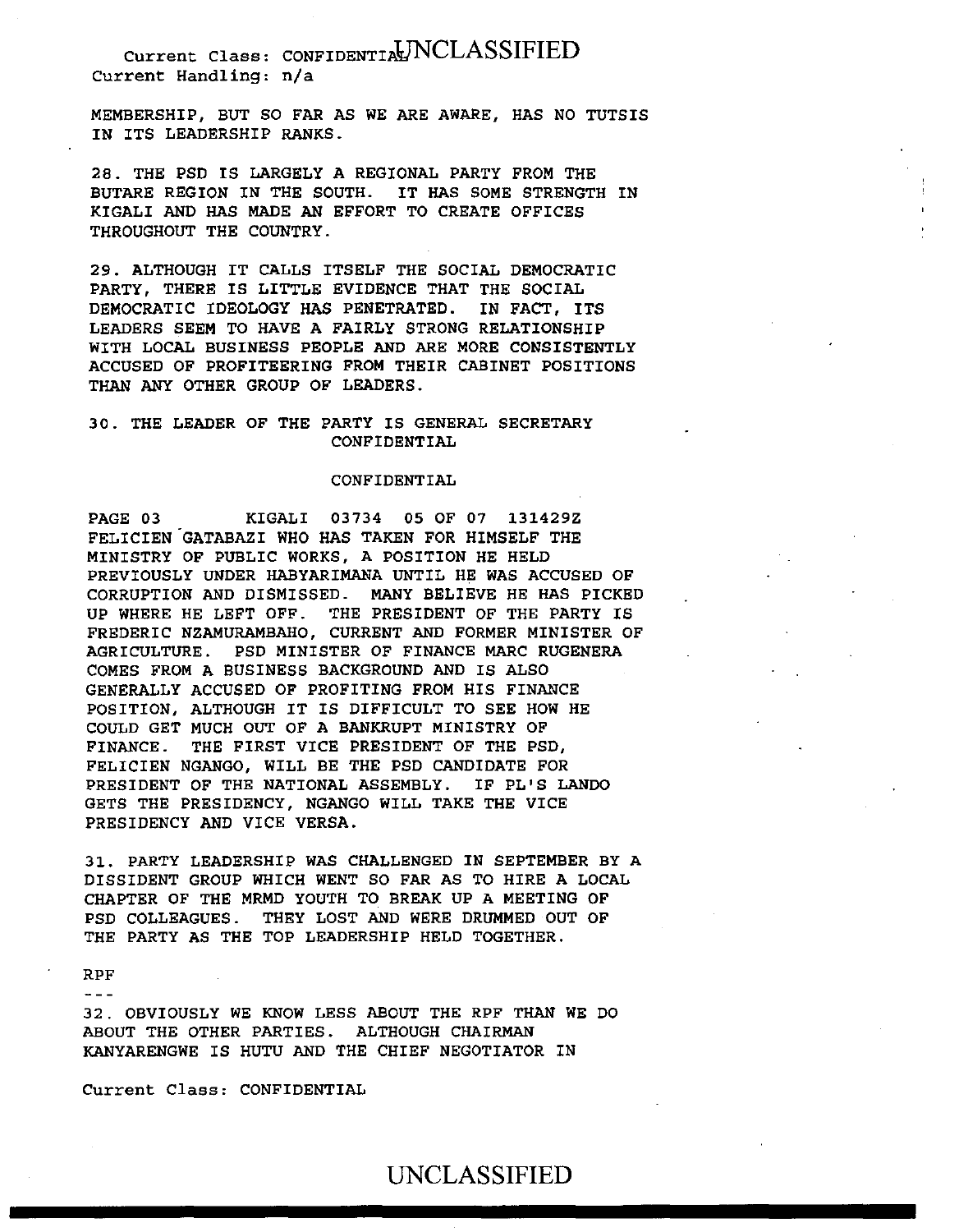ARUSHA, PASTEUR BIZIMUNGU, IS ALSO HUTU, IT IS CLEAR FROM THE OTHER RPF LEADERS THAT WE HAVE MET IN ARUSHA AMD KINIHIRA THAT OVER NINETY PERCENT OF THE RPF IS CONFIDENTIAL

#### CONFIDENTIAL

PAGE 04 KIGALI 03734 05 OF 07 131429Z TUTSI. BUT THE PARTY CLAIMS A SPECIAL DEMOCRATIC OBJECTIVE AGAINST THE HABYARIMANA DICTATORSHIP, A CALL FOR AN END TO ALL FORMS OF DISCRIMINATION (BUT ESPECIALLY AGAINST TUTSIS), AND BELIEVES THIS MESSAGE WILL ATTRACT SUPPORT ACROSS ETHNIC LINES.

33. THE RPF HAS NOT ESTABLISHED A REGIONAL BASE, BUT MANY CLAIM THAT THE KANYARENGWE INFLUENCE IN PARTS OF RUHENGERI REMAINS A STRONGHOLD FOR FUTURE RPF RECRUITMENT. THE MAJOR SOURCES OF INTERNAL RECRUITMENT FOR THE RPF DURING THE WAR WERE IN

### CONFIDENTIAL

NNNN

#### CONFIDENTIAL

PAGE 01 ACTION.AF-01 KIGALI 03734 06 OF 07 ·131430Z

INFO LOG-00 CIAE-00 HA-09 ADS-00 NSAE-00 NSCE-00 OIC-02 PRS-01 P-Ol SNP-00 SP-00 USIE-00 RPE-01 CORE-00 /045W H-01 TEDE-00 INR-00 C-Ol OASY-00 DODE-00 DOEE-00 . EUR-01 I0-16 OMB-01 SS-00 TRSE-00 T-00 LAB-04 PA-01 L-03 PM-02

------------------F8A072 131711Z /38

R 131357Z OCT 93 FM AMEMBASSY KIGALI TO SECSTATE WASHDC 4845 INPO RUEHDS/AMEMBASSY ADDIS ABABA AMEMBASSY BRUSSELS AMEMBASSY BUJUMBURA AMEMBASSY DAR ES SALAAM AMEMBASSY KAMPALA AMEMBASSY PARIS USMISSION USUN NEW YORK

C 0 N F I D E N T I A L SECTION 06 OF 07 KIGALI 03734

E.O. 12356: DECL: OADR TAGS: PGOV, PINR, RW

Current Class: CONFIDENTIAL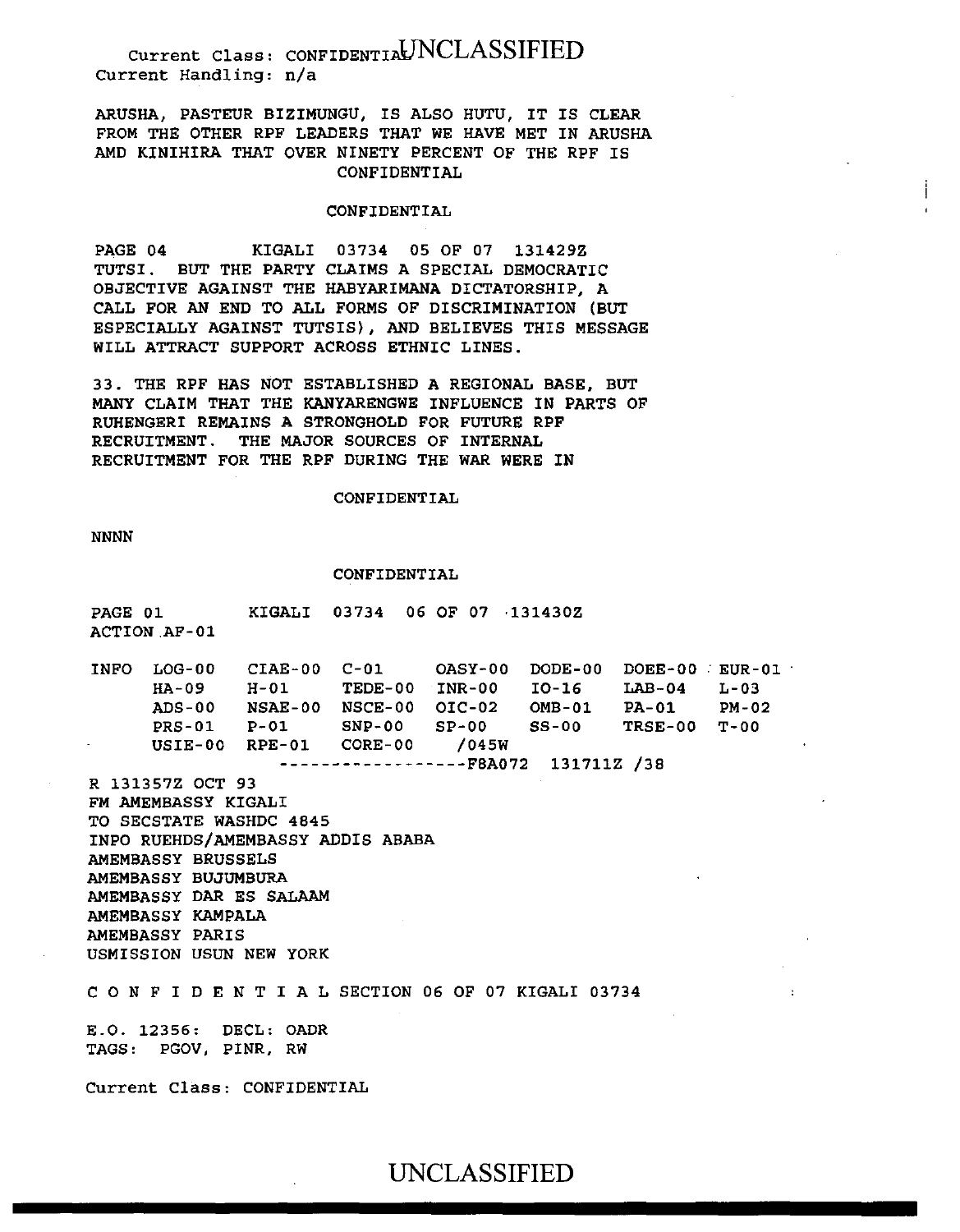SUBJECT: FORMING THE GTBE (TRANSITION GOVERNMENT)

BUGASERA IN SOUTHERN KIGALI PREFECTURE AND FROM PARTS OF BUTARE. IT IS TOO EARLY TO KNOW IF THESE AREAS WILL SWING TO THE RPF WHEN IT BECOMES A POLITICAL PARTY.

### CONFIDENTIAL

### CONFIDENTIAL

PAGE 02 KIGALI 03734 06 OF 07 131430Z 34. IDEOLOGICALLY THE RPF HAS BEEN ANTI-DICTATOR AND PRO-DEMOCRACY. BUT THERE IS ALSO A CURIOUS HANGOVER OF MARXIST IDEOLOGY IN SOME OF ITS WRITING AND A TROUBLING RECENT ATTACK ON PRIVATIZATION WHICH MAY REFLECT A SOCIALIST IDEOLOGICAL BIAS. ON THE OTHER HAND, THIS MAY SIMPLY REFLECT THE FACT THAT PRIVATIZATION SEEMS TO BE TAKING SOME OF THE RESOURCES AWAY FROM MINISTRIES WHICH THE RPF WILL INHERIT. THE RPF HAS NOT YET REVEALED ITS CANDIDATES FOR MINISTERIAL POSTS OR FOR THE NATIONAL ASSEMBLY, BUT WE BELIEVE THEY HAVE BEEN SELECTED AND THAT THEY WILL BE COMMUNICATED TO PRIME MINISTER-DESIGNATE TWAGIRAMUNGU VERY SHORTLY.

#### COMMENT

-------

35. THIS OVERSIMPLIFIED VIEW OF THE POLITICAL LANDSCAPE PROVIDES THE ESSENTIAL BASE FOR REPORTING WE WILL BE DOING OVER THE NEXT FEW WEEKS ON THE FORMATION OF THE GTBE.

36. THE WESTERN EMBASSIES, ALONG WITH A VERY AGGRESSIVE NEW BURUMDI AMBASSADOR, ARE DOING WHATEVER WE CAN TO ENCOURAGE THE PARTIES TO RESOLVE THEIR INTERNAL DIFFERENCES SO AN EFFECTIVE GOVERNMENT CAN BE FORMED AS SOON AS THE NIF ARRIVES. BURUNDI ADVICE TO THE MDR IS TO ACCEPT FAUSTIN TWAGIRAMUNGU AS PRIME MINISTER AND WORK OUT A DEAL WITH HIM. THE REST OF US ARE NOT QUITE AS BOLD IN PRESSING FOR INTERNAL RECONCILIATION, BUT WE HAVE NOTED CERTAIN EXAMPLES OF CONFIDENTIAL

#### CONFIDENTIAL

PAGE 03 KIGALI 03734 06 OF 07 131430Z THE KINDS OF COMPROMISES THAT HAVE BEEN MADE IN OTHER POLITICAL SYSTEMS TO RESOLVE DIFFERENCES AT THE

Current Class: CONFIDENTIAL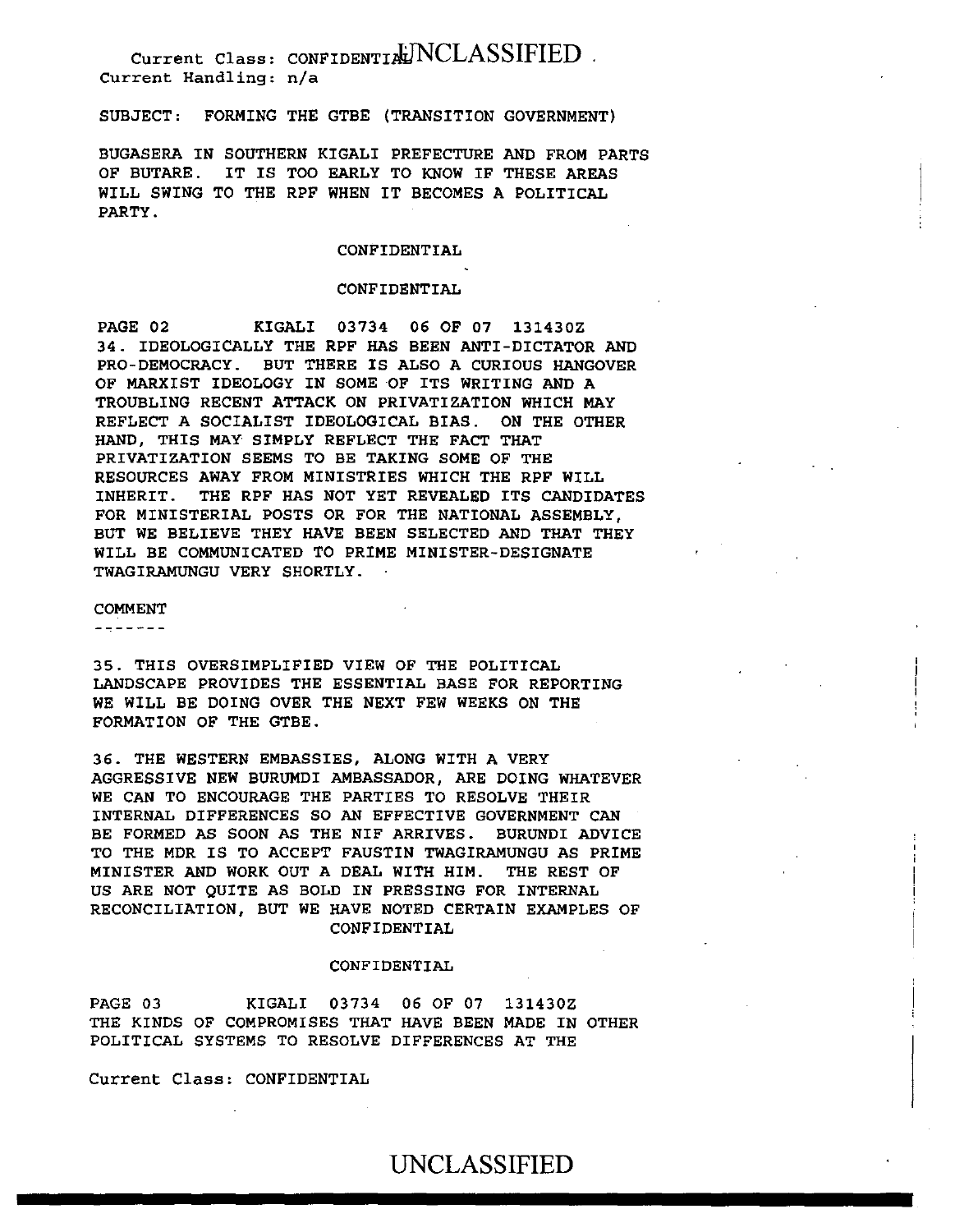LEADERSHIP LEVEL OF POLITICAL PARTIES.

37. OUR EXPECTATION IS THAT THE MDR WILL COME BACK TOGETHER TO A LARGE EXTENT. ·PROBABLY THE MUREGO AND KARAMIRA FACTION WILL NOT JOIN UP, BUT THE DISMAS NSENGIYAREMYE AND BONIFACE NGULINZIRA REBELS WILL PROBABLY ACCEPT SOME FORM OF COMPROMISE WITH TWAGIRAMUNGU, PERHAPS ACCEPT CABINET POSITIONS IN THE NEXT GOVERNMENT, OR LEADERSHIP POSITIONS IN THE PARTY IN EXCHANGE FOR ACCEPTANCE OF TWAGIRAMUNGU AS PRIME MINISTER AND HIS "REINSTATEMENT" INTO THE PARTY.

38. DURING THE TRANSITION PERIOD, MUGENZI WILL PROBABLY KEEP HIS CHAIRMANSHIP OF THE LIBERAL PARTY, AND HIS POSITION IN THE CABINET, BUT THE NATIONAL ASSEMBLY FACTION OF THE PL WILL BE DOMINATED BY LANDO AND TUTSIS. THUS THE LIBERAL PARTY MAY EVENTUALLY TAKE ITSELF OUT OF A MAJOR ROLE IN THE FUTURE POLITICS OF THE COUNTRY, IF IT FAILS TO REUNITE ITS CABINET (HUTU) FACTION WITH ITS NATIONAL ASSEMBLY (TUTSI) FACTION. THE PARTY WILL NOT DISAPPEAR, HOWEVER, BECAUSE ITS TUTSI MEMBERS WILL NOT AUTOMATICALLY JOIN THE RPF, NOR WILL THE RPF INITIALLY WELCOME THEM, AS RPF LEADERS HAVE OFTEN EXPRESSED CONTEMPT FOR THE SECOND RATE TUTSIS OF THE PL.

39. THE MRND IS GOING TO BE THE MOST INTERESTING TO WATCH IN THE NEW GOVERNMENT. IT WILL NO LONGER HAVE CONFIDENTIAL

### CONFIDENTIAL

PAGE 04 KIGALI 03734 06 OF 07 131430Z THE ABILITY TO BLOCK ANYTHING AS IT HAS DONE IN THE RECENT TRANSITION GOVERNMENTS. AS A RESULT, IT WILL HAVE TO SEEK ALLIANCES. AT THAT POINT, THE DIFFERENCES BETWEEN THE LEADERS WITHIN THE MRND MAY BECOME OBVIOUS. DURING THE PAST SIX MONTHS, PRESIDENT HABYARIMANA HAS PROVEN HIMSELF TO BE THE MOST EFFECTIVE POLITICIAN IN THE COUNTRY. HE WILL LOSE MOST OF HIS CONSTITUTIONAL AUTHORITY IN THE GTBE, BUT WILL RETAIN THE RIGHT TO CHAIR THE CABINET WHEN HE CHOOSES TO DO SO. WHETHER HE WILL BE ABLE TO HOLD THE MRND TOGETHER AND FORGE COALITIONS AROUND IT

#### CONFIDENTIAL

NNNN

Current Class: CONFIDENTIAL